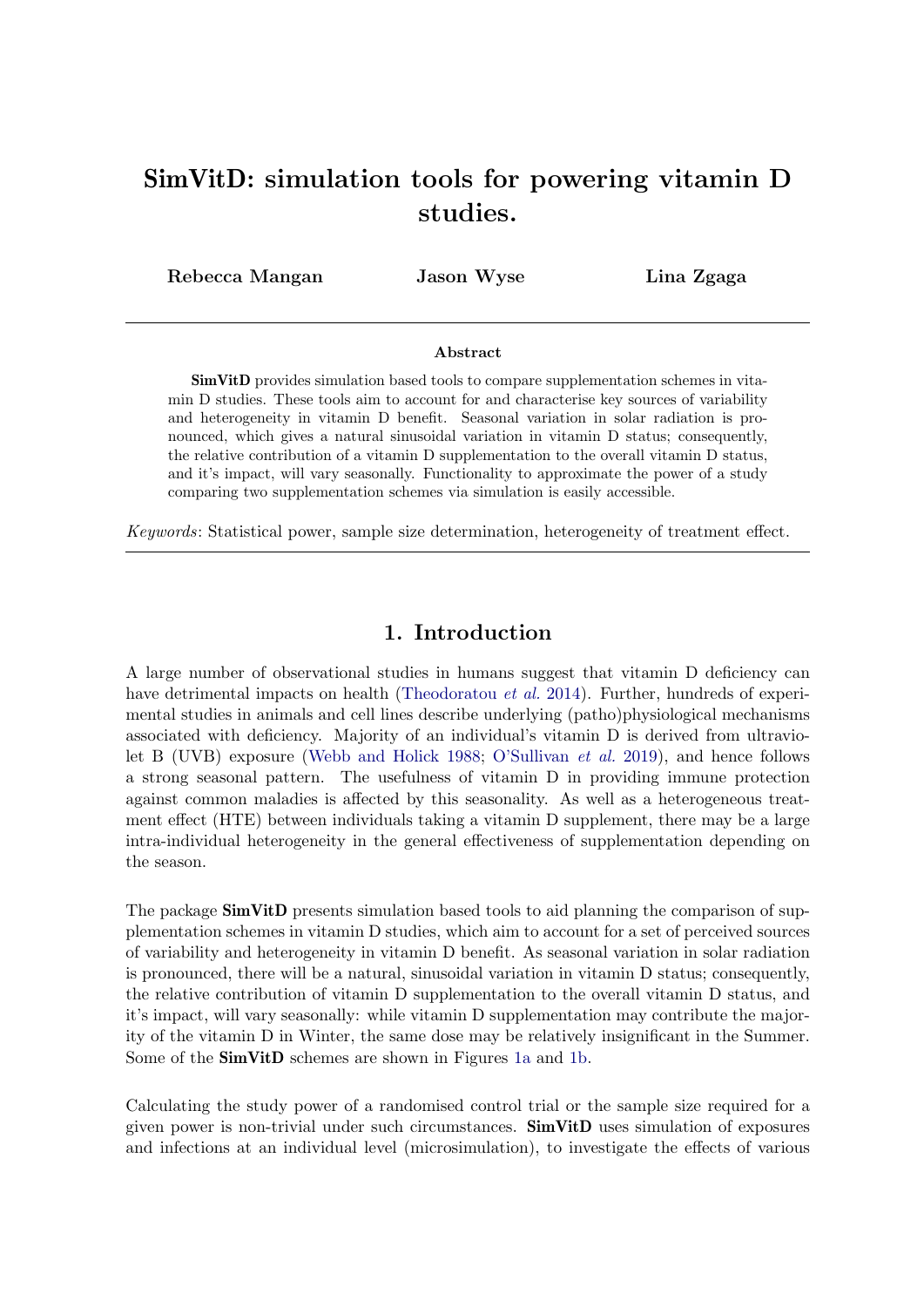vitamin D interventions on disease rates within a study group. Individual vitamin D status trajectories are simulated throughout the year for two or more groups, exposures and incidencesof infections are simulated based on disease risk at the time of the exposure. The power of the study (or the sample size needed to obtain a given power) can be approximated via simulation. These tools can be utilised in the planning of vitamin D studies.

The remainder of this vignette is organised as follows. Section [2](#page-1-1) outlines our proposed models for vitamin D status profiles and supplementation schemes. Section [3](#page-3-0) describes simulation of a body's response to vitamin D using exposures to a common infection as example. Section [4](#page-5-0) describes the scheme for approximation of the power when comparing two supplementation schemes for vitmain D. Section [5](#page-7-0) contains an example on usage of the package.

<span id="page-1-0"></span>

(a) Placebo and fixed dose supplementation shemes.

(b) Dynamic dose supplementation with two threshold levels, and a fixed dose supplementaion.

# 2. Model for vitamin D status

<span id="page-1-1"></span>This section provides an overview of the main components of the proposed simulation based approach to estimating power and sample size determination in SimVitD.

Power calculations in **SimVitD** proceed by simulating many realisations of a study. Within each study, individuals' vitamin D status trajectories and potential exposures and protections from infections are simulated *separately*. This is akin to a microsimualation. The core steps of the simulation approach being proposed are:

- (i) simulation of an individual's vitamin D status trajectories
- (ii) simulation of an individual's exposures to infectious agents
- (iii) determination of the probability of developing infection at each exposure time, dependent on an individual's vitamin D status at exposure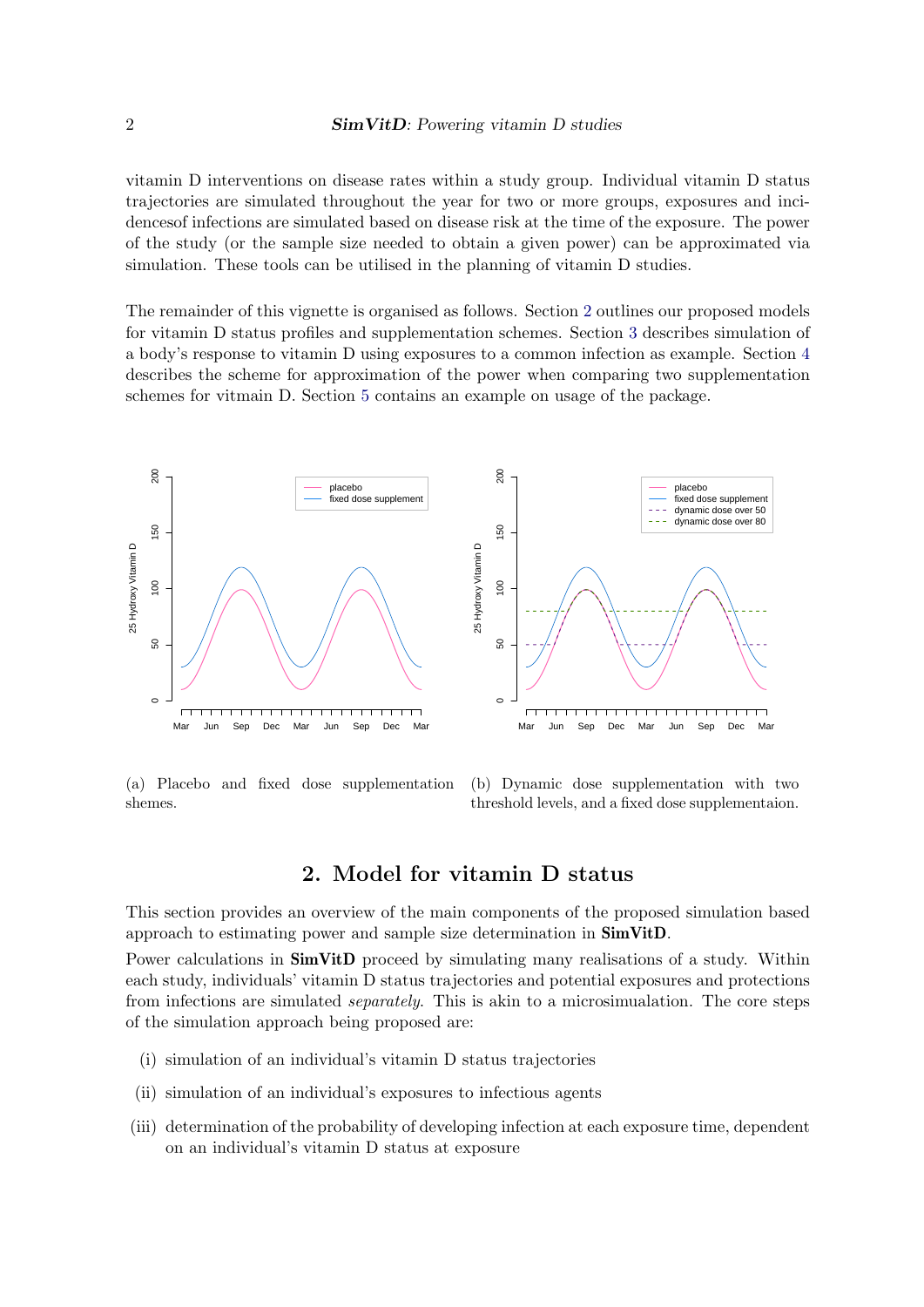(iv) simulation of contracting an infection at conditional on step (iii).

The package also contains options to approximate power values for different study designs. This can be used as an aid for planning the experimental approach, most notably determining the required sample sizes for a desired power. The power approximations are based upon many independent replications of the chosen trial design.

### <span id="page-2-1"></span>2.1. Vitamin D status trajectories

Majority of an individual's vitamin D is derived from UVB exposure [\(Webb and Holick 1988;](#page-13-1) [O'Sullivan](#page-13-2) et al. 2019). Their vitamin D status will naturally vary throughout the year with peaks during periods with more exposure to sunlight and troughs when this is not the case [\(Kelly](#page-13-3) et al. 2016; [O'Sullivan](#page-13-4) et al. 2017). With this in mind, a squared sine wave curve is used as an approximation of an individual's vitamin D status profile over time. Considering a study with  $n$  individuals,

<span id="page-2-0"></span>
$$
V_i^{\text{pl}}(t) = H_i + A_i \sin^2(t), \quad t \ge 0
$$
 (1)

gives the profile of individual i and t is time. The parameters  $H_i > 0$  and  $A_i > 0$  control the overall height of the curve and the level of variability between periods with and without alot of exposure to sunlight. This guarantees strictly positive Vitamin D levels matching physical reality. In **SimVitD** an adjustment is made to account for a 1-2 month lag effect from UVB exposure to expressed vitamin D level.

Any reasonable model of vitamin D profiles in a group of individuals would allow for random variation between individuals; we thus assume that

$$
A_i \sim \text{Gamma}\left(\kappa_A^2, \frac{\kappa_A^2}{a_0}\right) \qquad H_i \sim \text{Gamma}\left(\kappa_H^2, \frac{\kappa_H^2}{h_0}\right).
$$

where these are independently drawn. The parameters  $a_0$  and  $h_0$  give the expected heights and profile amplitudes for individuals. The parameters  $\kappa_A$  and  $\kappa_H$  control the deviation of individual vitamin D profiles around these expected values. More convenient parameterisations of values are discussed in Section [5.](#page-7-0)

In SimVitD these curves can be generated using the vitd.curve() function. Multiple curves can be simulated at once, to generate a group of individuals, as shown for example in Figure [2.](#page-4-0) This function also allows generation of curves for some different kinds of vitamin D supplementation schemes, where an individual takes addtional vitamin D. Two types of supplmentation schemes are avaialable beyond the curve in [\(1\)](#page-2-0). The curve in [\(1\)](#page-2-0) corresponds to no supplementation and is called placebo in the function through the type argument.

#### Fixed dosing scheme

A fixed dosing scheme corresponds to an individual taking a daily vitamin D supplement of a fixed amount. In this case, the no supplement curve is modified by shifting it up by  $\delta$ 

$$
V_i^{\text{fix}}(t) = \delta + V_i^{\text{pl}}(t).
$$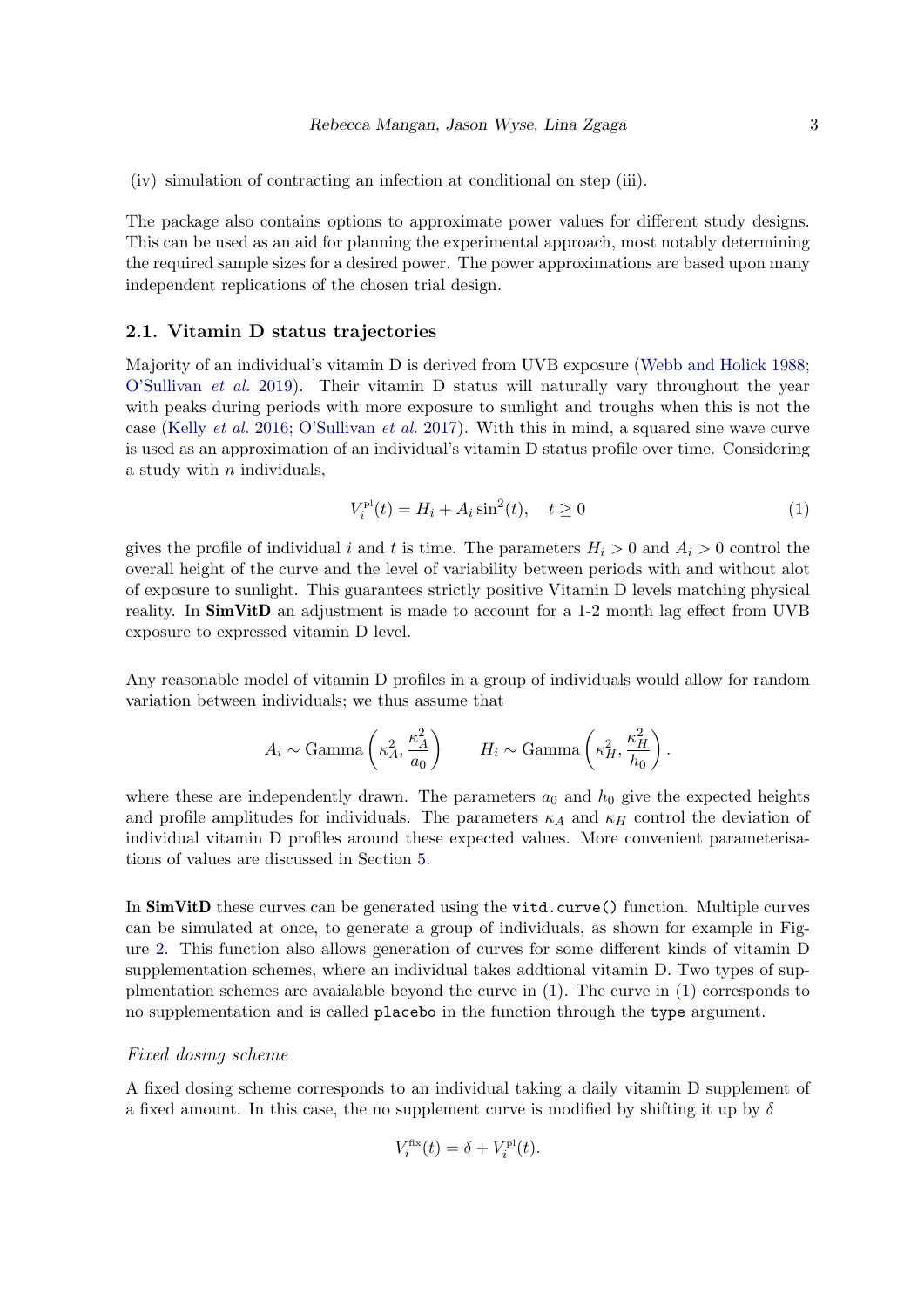This assumes that there is a constant daily effect of the supplement. This scheme corresponds to fixed-dose in the vitd.curve() function and is shown in Figure [1a.](#page-1-0) The value of  $\delta$  can be passed to vitd.curve(). Note however, that  $\delta$  represents the change in detected vitamin D as seen in the blood, and not the dosage of the supplement.

#### Dynamic dosing scheme

A dynamic dosing scheme allows an individual to be monitored regularly and their vitamin D status kept above a threshold  $\tau$ . That is

$$
V_i^{\text{dyn}}(t) = \max \left\{ \left. \tau, V_i^{\text{pl}}(t) \right. \right\}.
$$

This scheme corresponds to dynamic-dose in the vitd.curve() function. A comparison of the placebo and dosing schemes is shown in Figure [1b.](#page-1-0)

#### Crossover schemes from placebo to fixed or dynamic dosing

For a crossover study, an individual switches from placebo to either one of a fixed dosing or dynamic dosing scheme. A crossover time  $\xi$  is given, and then

$$
V_i^{\text{cross}}(t) = V_i^{\text{pl}}(t) \operatorname{I}(t \le \xi) + V_i^{\text{treat}}(t) \operatorname{I}(t > \xi),
$$

with  $I(\cdot)$  the indicator function and "treat" representing the treatment scheme used i.e. either fixed dosing or dynamic dosing.

#### Fluctuations and seasonal schedule

The default of the package is to work on the assumption of a northern hemisphere seasonal schedule with Summer months being June to August. Cyclic vitamin D profiles follow the assumed yearly periodic curve with troughs in March and peaks in September [\(Kelly](#page-13-3) et al. [2016;](#page-13-3) [O'Sullivan](#page-13-4) et al. 2017). The September peak is an adjustment for the 1-2 month time lag it takes absorbed UVB to express as serum measurable vitamin D.

# 3. Response to vitamin D

<span id="page-3-0"></span>The SimVitD package allows one to investigate, via simulation, potential benefits of vitamin D supplementation. It presents a toolbox, to investigate potential outcomes of studies for particular states of nature. From this perspective the package is designed to examine the immune boosting properties of having sufficient vitamin D levels. We take an unnamed infection which vitamin D protects against. The assumption is that there is less likelihood of getting the infection if one has high vitamin D levels when susceptible and exposed to it.

#### Exposures to infection

An individual's exposures to infection over the period of a prospective vitamin D study are simulated from a Possion process. In the case of seasonally concentrated infections (e.g. flu), a non-homegeneous Poisson process (NHPP) with rate function  $\lambda(t)$ ,  $t \geq 0$  is used. Simulations from an NHPP in SimVitD are done through the R package poisson [\(Brock and Slade 2015\)](#page-13-5).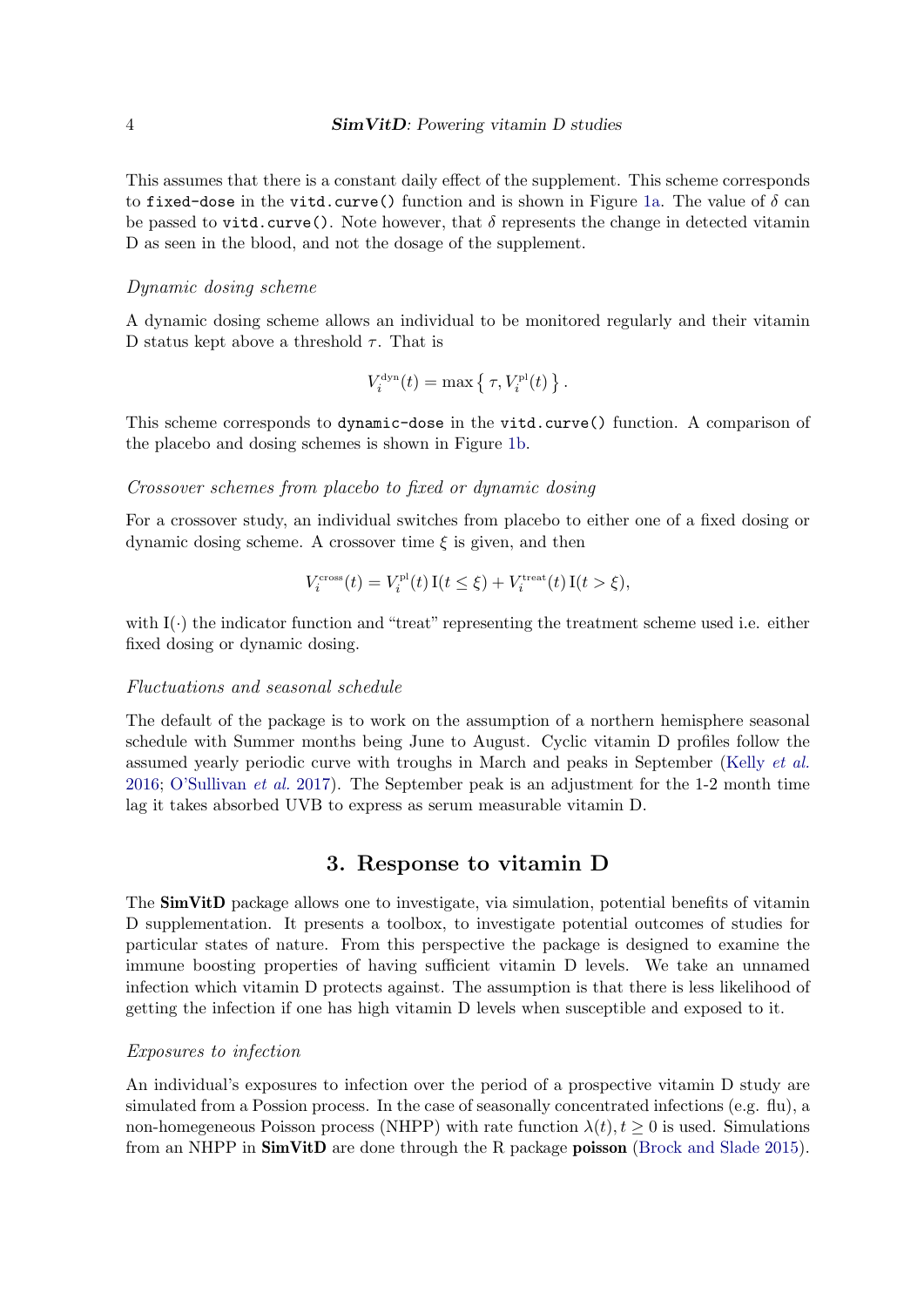<span id="page-4-0"></span>

(a) Vitamin D profiles from placebo group

(b) Vitamin D profiles from treatment group with a threshold level of 50

Figure 2: Examples of vitamin D profiles simulated using the vid.curve() function. (a) Typical curves displaying random variation for a group of participant's without any supplementation (placebo). (b) Curves for a group where vitamin D is monitored and supplemented so as to be consistently be above 50 (units).

The function  $\lambda(t)$  is defined by rescaling an overall rate  $\lambda_0$  which gives the rate of exposures when most intense

$$
\lambda(t) = \lambda_0 v(t), \qquad 0 \le v(t) \le 1, \qquad t \ge 0.
$$

The function  $v(t)$  may be passed by the user. A convenience function intensity. function() gives a step function for simple Summer/Winter rates, as shown in Figure [3.](#page-5-1)

#### Likelihood of infection

The likelihood an individual gets infection after an exposure depends on their vitamin D status at exposure. This is modulated by a baseline (healthy) prevalence  $p_0$  and a relative risk curve. The probability  $p_0$  gives the probability of a vitamin D replete individual contracting an infection after exposure. The relative risk curve is a member of generalised logistic family

$$
g(x) = \ell + \frac{u - \ell}{1 + e^{a + bx}},
$$

where x is the vitamin D status. The parameters  $\ell, u$  give the lowest and highest relative risk values. The value of  $u$  states how much more likely one is to get infection when completely depleted in vitamin D compared with when one is fully replete. The values of  $a$  and  $b$  are determined by providing points of inflection of the relative risk curve. These points default to 10 and 70 nmol/l in the package; these are values where we see the greatest change in immunity due to vitamin D supplementation. See Figures [6a](#page-9-0) and [6b](#page-9-0) for examples.

## Summary of simulation steps

We now summarise the simulation of exposures and infections. Consider individual  $i$  and let  $T_1, \ldots, T_N$  denote the times at which they are exposed. Exposure times only within the frame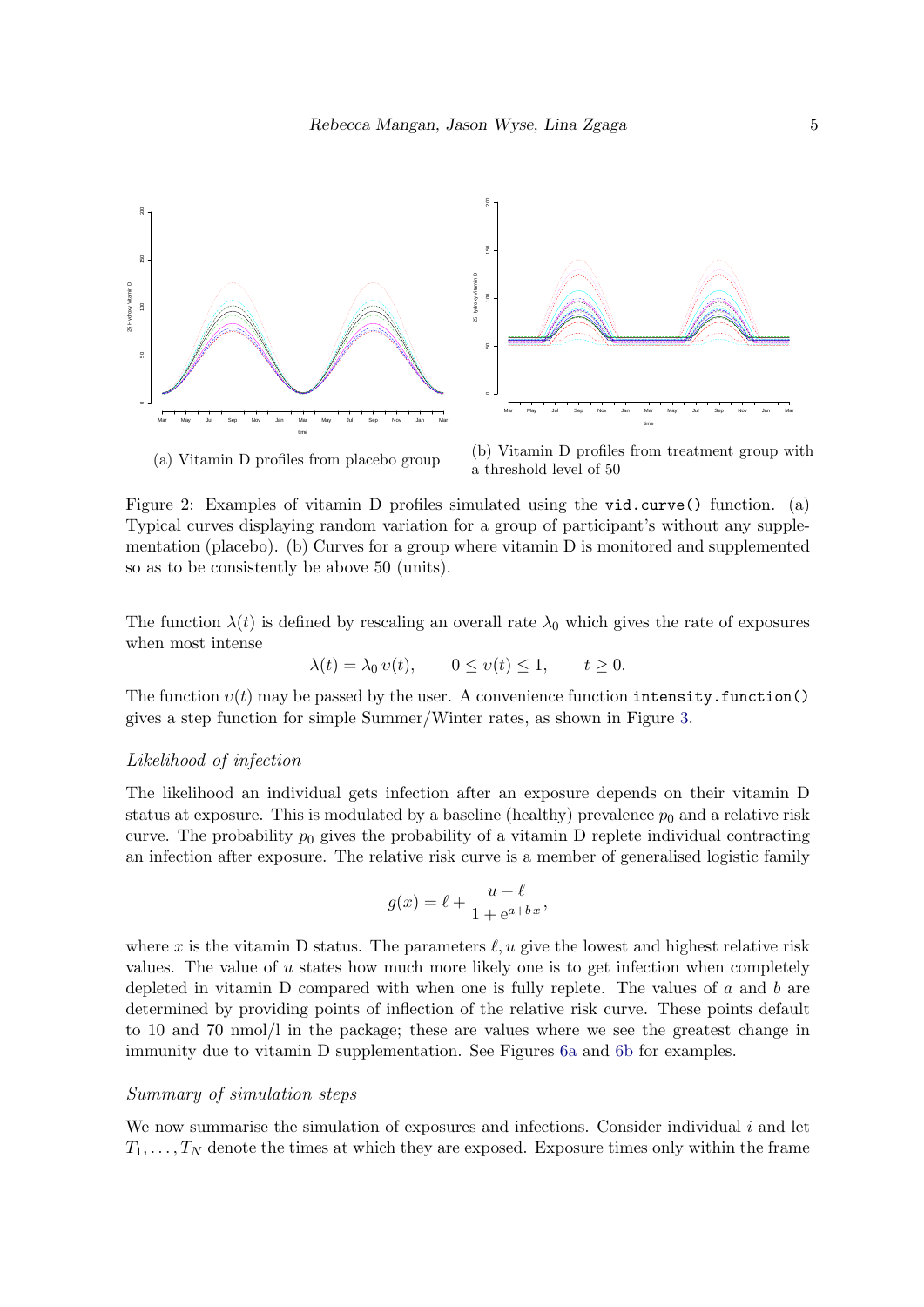of the study are used:  $T_{\text{start}} < T_k \leq T_{\text{end}}$ ,  $k = 1, ..., N$ .

|  | $T_1,\ldots,T_N \sim \text{NHPP}(\lambda(t))$ | simulate the exposure time                                      |
|--|-----------------------------------------------|-----------------------------------------------------------------|
|  | $L_k = V_i^{\text{pl}}(T_k)$                  | find the individual's vitamin D status $k = 1, , N$             |
|  | $P_k = p_0 g(L_k)$                            | get the probability of infection after exposure $k = 1, , N$    |
|  | $I_k \sim \text{Bernoulli}(P_k)$              | simulate developing infection at exposures $k = 1, \ldots, N$ . |

In the case of infections  $(I_k = 1)$ , **SimVitD** includes an option to impose a "holding time"; an exponentially distributed amount of time where the infected individual is not susceptible to a new infection.

<span id="page-5-1"></span>

(a) Intensity function for flu season with summer rate  $= 0$  and winter rate  $= 1$ 

(b) Intensity function for non flu season with summer rate  $= 0.2$  and winter rate  $= 0.8$ 

Figure 3: Examples of intensity functions simulated using intensity.function()

# 4. Study power

<span id="page-5-0"></span>SimVitD has functionality to approximate the power of study comparing two supplementation schemes for three kinds of tests. It is perceivable that the three tests used might be the kind used on data arising from such a study. Denote the supplementation schemes being compared by  $A$  (placebo) and  $B$  (treatment). Scheme  $B$  is hypothesised to boost the immune system and reduce infection incidence. Assume an equal number of participants  $n$  assigned to both schemes.

Types of tests

Define

 $p_A$  = Pr{individual gets  $\geq 1$  infection receiving scheme A}  $m_A$  = median number of infections for individual receiving scheme A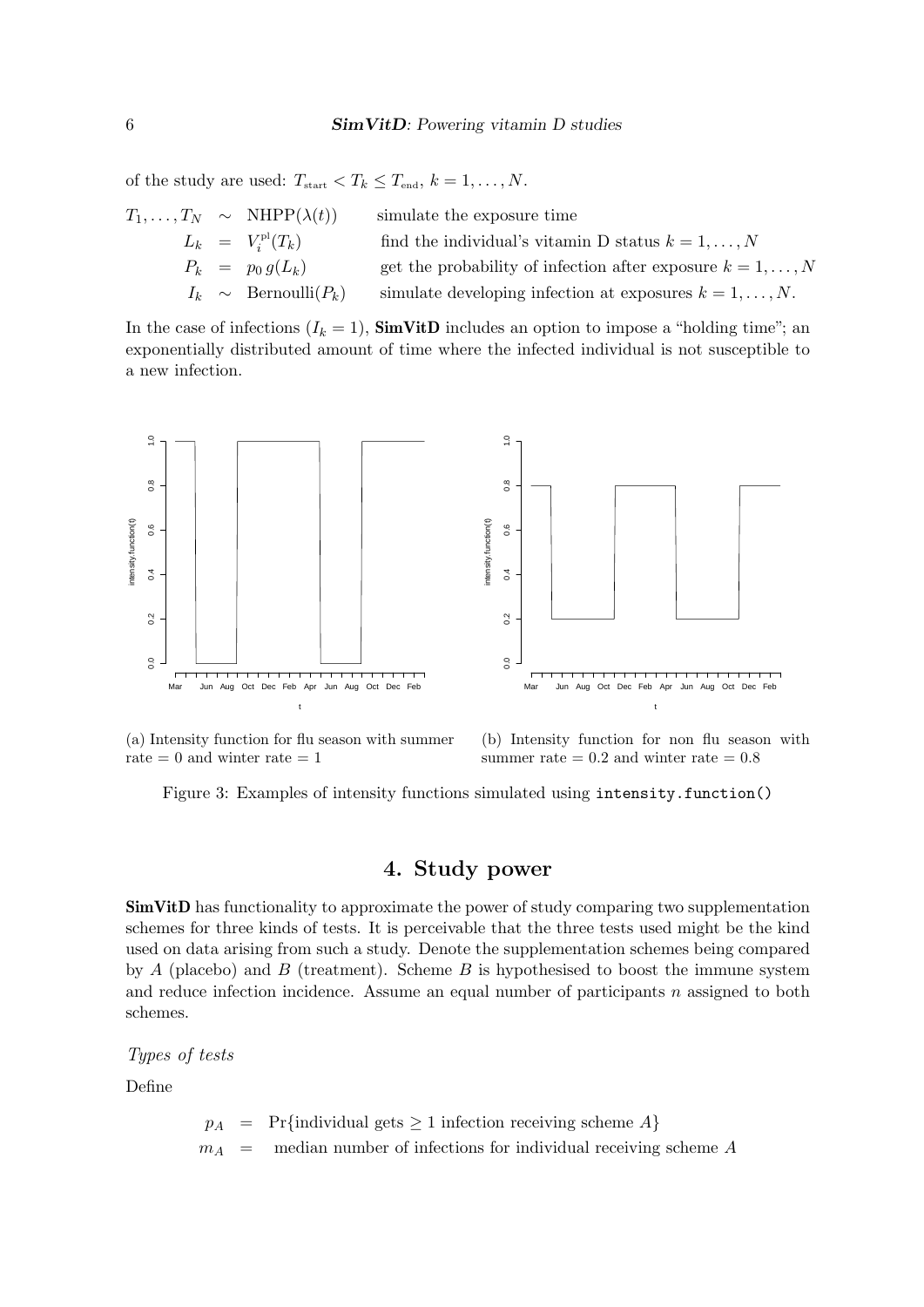and define  $p_B$  and  $m_B$  similarly. **SimVitD** can approximate power for testing the sets of hypotheses

<span id="page-6-0"></span>
$$
H_0: p_A \le p_B \qquad H_A: p_A > p_B \tag{2}
$$

$$
H_0: m_A \le m_B \qquad H_A: m_A > m_B. \tag{3}
$$

A test of [\(2\)](#page-6-0) is carried out using a proportions test (prop.test in package stats), and [\(3\)](#page-6-0) is tested using a Wilcoxon rank sum test (wilcox.test in package stats) for comparing two populations. There is also a crossover study design considered where individuals switch supplementation at a specified stage in the study. The median difference  $\Delta$ , of the number of infections on scheme  $A$  less scheme  $B$  in the crossover is tested,

$$
H_0: \Delta \le 0 \qquad H_A: \Delta > 0 \tag{4}
$$

using paired samples, through a Binomial test (binom.test in package stats).

#### Approximating the power

The power of a test is

Power = Pr{reject 
$$
H_0 | H_A
$$
 is true}.

The rejection decision depends on a significance level  $\alpha$ , giving the probability of a Type I error,

$$
\alpha = \Pr{\text{reject } H_0 \,|\, H_0 \text{ is true}}.
$$

**SimVitD** approximates the power for n participants in each of schemes A and B (or n total in a crossover design) by simulating a large number,  $N$ , of studies, and carrying out the test in each of these. The scheme is outlined in Figure [4.](#page-6-1)

<span id="page-6-1"></span>

Figure 4: Flowchart showing the simulation process for estimating the power of a study.

Each of the  $N$  instances of the study are simulated under  $H_A$  being true. For each instance, the test of hypothesis for  $H_0$  is applied to the study's data. The decision (reject or not) is recorded. A sample estimate of the power is then given by

$$
\widehat{\text{Power}} = \frac{\# H_0 \text{ rejected}}{N},
$$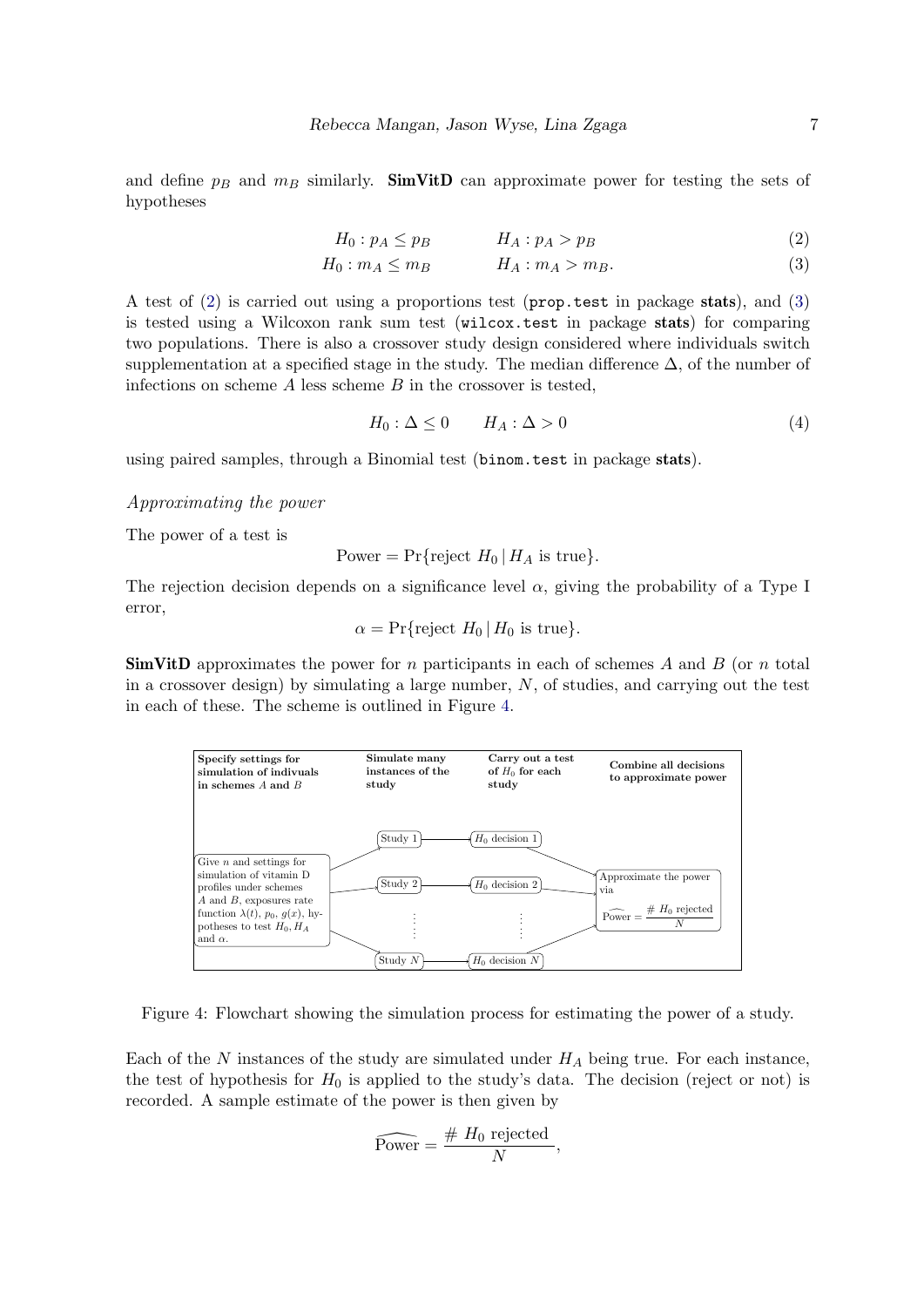the proportion of times  $H_0$  was rejected when  $H_A$  was the actual state of nature. By the law of large numbers, we have

$$
\widehat{\mathrm{Power}} \to \mathrm{Power}
$$

as  $N\to\infty$  and we also have

error 
$$
\left\{\widehat{\text{Power}}\right\} \propto \frac{1}{\sqrt{N}}.
$$

Functionality for approximation of the power in  $\text{SimVitD}$  is through the power.calc() function. Investigation of the error in approximation of the power is also possible through the mc.error argument.

# 5. Using the package

<span id="page-7-0"></span>This section aims to outline an example use case for the package. In this example one group is given a dynamic dosing scheme, keeping vitamin D levels above 50 nmol/l. This is compared to a group given no supplementation (i.e. placebo). The primary endpoint is the number of respiratory tract infections seen in the two groups. The study takes place in Ireland where mean maximum vitamin D levels are approximately 80 nmol/l and mean minimum levels are approximately 10 nmol/l. The researcher aims to enrol a diverse cohort of participants, who will be randomly assigned to one of the two groups. Thus, a large scatter around these mean levels may be expected. The study will last one year, indicated by the arguments start and end.

Vitamin D status trajectories for the supplemetation schemes described in Section [2.1](#page-2-1) are generated using the vitd.curve() function. The values of  $\kappa_A$ ,  $a_0$ ,  $\kappa_H$  and  $h_0$  giving the amplitudes and height of simulated vitamin D status trajectories are determined through the prior expectations about the groups under study. The value of  $a_0$  is determined from the difference of the arguments Min.Height and Max.Height in the package, while the value of  $h_0$ is identical to the value passed for Min.Height. The values  $a_0$  and  $h_0$  give the expected amplitude and mean level of the Vitamin D profile curve. The values of  $\kappa_A$  and  $\kappa_H$  quantify the spread about the mean level in multiples of the mean. Regarding the inputs into our package, the value of  $\kappa_A$ , for example, is derived from the Spread.Max argument via 100/Spread.Max; this translates as larger values of Spread.Max corresponding to more variance in the generated Vitamin D profiles. The value of  $\kappa_H$  is derived analogously using the Spread.Min argument.

#### Simulating and plotting vitamin D status profiles

The two groups are generated and plotted using the below code.

```
R> control \le- vitd.curve( 20, type = "placebo", start = 0, end = 1, Min.Height = 10,
... Max.Height = 80, Spread.Min = 10, Spread.Max = 10 )
R> plot(control)
R> treatment \le- vitd.curve( 20, type = "dynamic-dose", start = 0, end = 1,
... Min.Height = 10, Max.Height = 80, Flat.Height = 50,
... Spread.Min = 10, Spread.Max = 10, Spread.FH = 10 )
R> plot(treatment)
```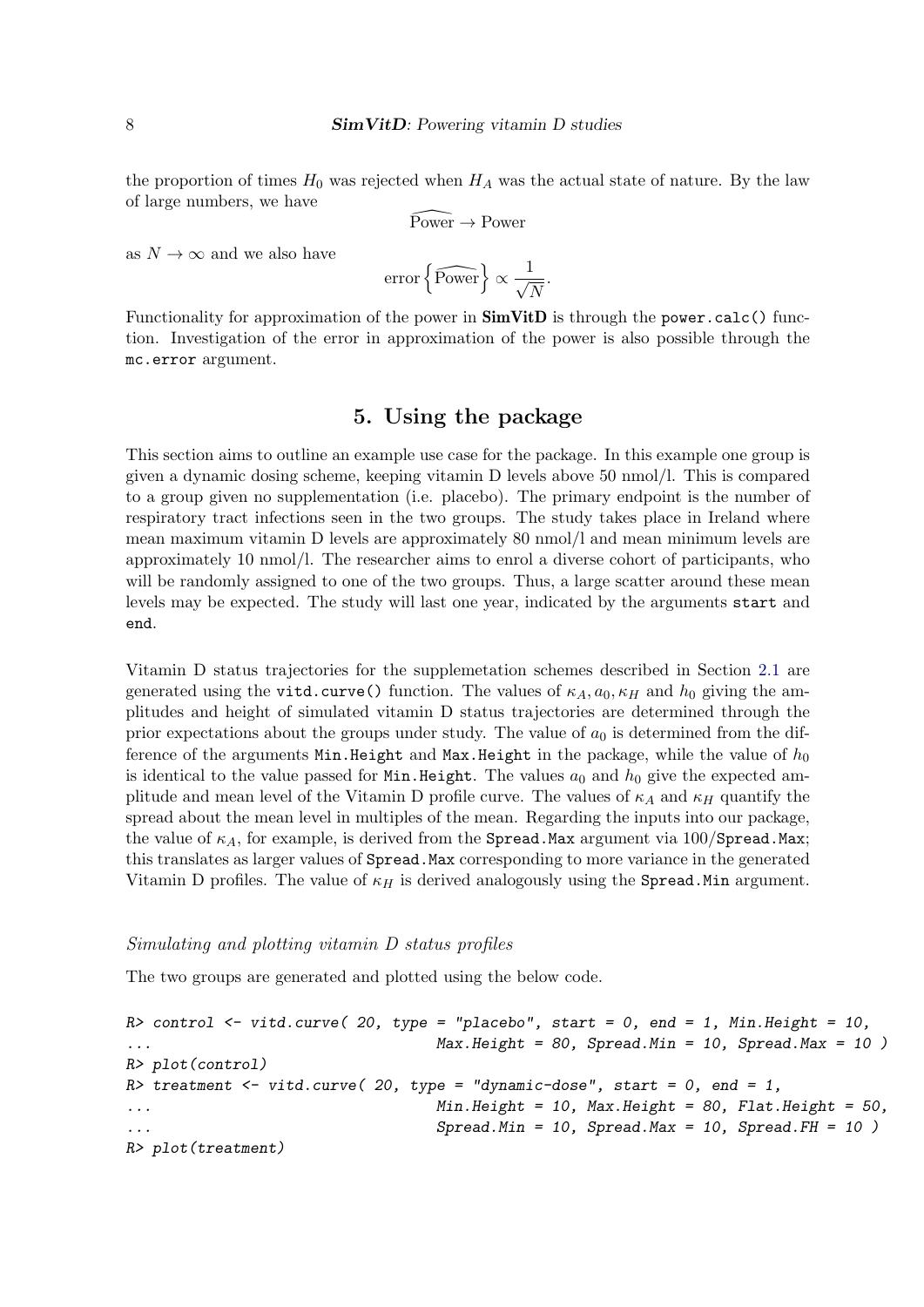

Figure 5: Vitamin D profiles for the placebo and dynamic dosing groups with exposures in red and infections in blue

#### Exposures to infection and resulting cases

Next exposure times to respiratory tract infections are simulated. The same intensity function is used for both groups, with a mean of one exposure per week and with no exposures occurring outside of flu season.

```
R> intensfun \le intensity.function( summer.rate = 0, winter.rate = 1, flu = TRUE)
R control_expos \leq exposure.levels (control, rate = 1, intensfun, end = 1)
R> treatment_expos <- exposure.levels( treatment, rate = 1, intensfun, end = 1)
R> control_inf <- infection.count( control_expos, baseline = 0.03,
RR = 3, holding.time = 2R> treatment_inf <- infection.count( treatment_expos, baseline = 0.03,
RR = 3, holding.time = 2
```
The exposures and infections may be plotted over the vitamin D status profiles.

```
R> plot(control)
R> plot(control_expos)
R> infection.count.plot(control_expos, control_inf)
R> plot(treatment)
R> plot(treatment_expos)
R> infection.count.plot(treatment_expos, treatment_inf)
```
## Exploring seasonal variation in risk

rr.curve.plot() visualises where exposures occur on the relative risk curve. Figures [6a](#page-9-0) and [6b](#page-9-0) show the output of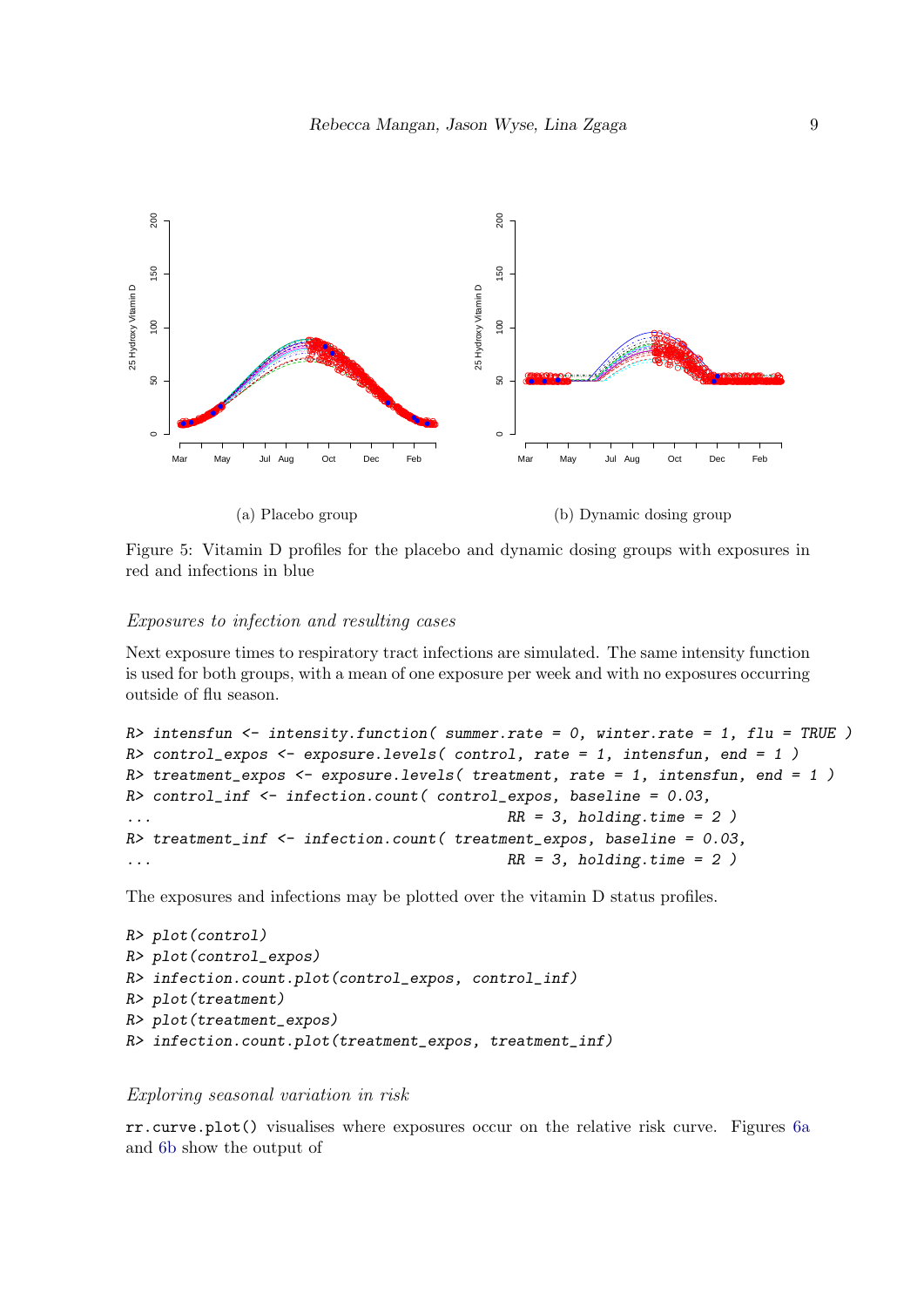<span id="page-9-0"></span>

(a) Relative risk at exposures with infections indi-(b) Relative risk at exposures with infections indicated for placebo group. cated for dynamic dosing group.

Figure 6: Relative risk curve with exposures and infections overlain. Output from rr.curve.plot().

```
R> rr.curve.plot(control_expos, control_inf )
R> rr.curve.plot(treatment_expos, treatment_inf )
```
elucidating the discrepancy between the placebo and dynamic dosing schemes by indicating what the risk level is for infection in each group.

The  $rr.\text{profile.plot}$  () function gives a visualisation tool to explore the seasonal variation in risk for an individual. It indicates where exposures occurred in the vitamin D status profile and the corresponding relative risk side-by-side. The exposures resulting in infection are also indicated. An example is shown in Figures [7a](#page-10-0) and [7b](#page-10-0) which are obtained from

```
R> rr.profile.plot( control, control_expos, control_inf )
R> rr.profile.plot( treatment, treatment_expos, treatment_inf )
```
# Approximating power of detecting difference in treatment

The summaries from the infection.count objects show a difference in the mean between the placebo and dynamic dosing groups. The mean of the dynamically dosed group being lower than the mean of the control group. The power.calc function is used to determine the sample size needed to obtain at least 80% power.

```
R> pow \leq power.calc( num.participants = c(20, 40, 60), num.sims = 500,
\ldots test.type = "count", sig.level = 0.05,
... vitdcurves.placebo = control, vitdcurves.treatment = treatment,
```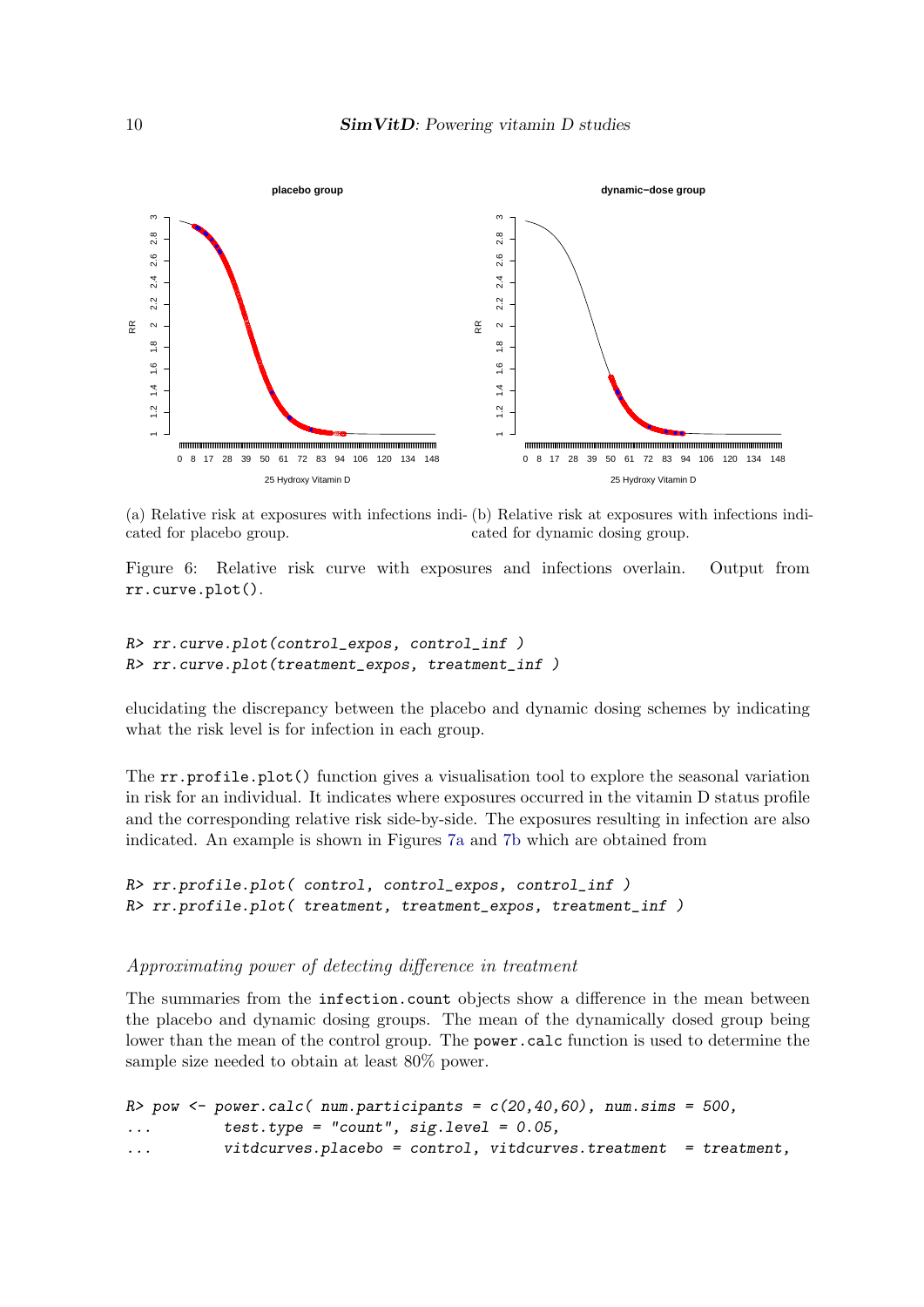<span id="page-10-0"></span>

(a) Single participant from placebo group

(b) Single participant from dynamic dose group

Figure 7: Profiles and relative risk for single participants with exposures in red and infections in blue. Output from rr.profile.plot().

baseline =  $0.03$ , RR =  $c(2,3,4)$ , rate = 1, intensity.func = intensfun, holding.t  $R$ > plot( pow, x.legend = 20, y.legend = 1, main.legend = "Relative Risk", legend.size =  $0.8$ )  $R$ > abline(  $h = 0.8$ ,  $1ty = 2$ )

A large value of num.sims should be used. A value of at least 500 is recommended. The power calculation shows that in order to get a power of 80% the study would need to enrol at least 60 participants in each group, when a relative risk of 3 is assumed.

#### Exploring the Monte Carlo error in power approximation

Monte Carlo error in the power approximation may be explored by using the mc.error argument to pow.calc().

```
R> pow_mc <- power.calc( num.participants = c(20, 40, 60), num.sims = 500,
\ldots test.type = "count", sig.level = 0.05,
... vitdcurves.placebo = control, vitdcurves.treatment = treatment,
... baseline = 0.03, RR = c(2,3,4), rate = 1,
... intensity.func = intensfun, holding.time = 2, mc.error=10 )
R> plot(pow_mc)
```
#### Crossover design

For the crossover design there are two options. Participants swap from placebo to either one of fixed or dynamic dosing. In the code below, a two year trial is considered, with a crossover from placebo to dynamic dosing after the first year.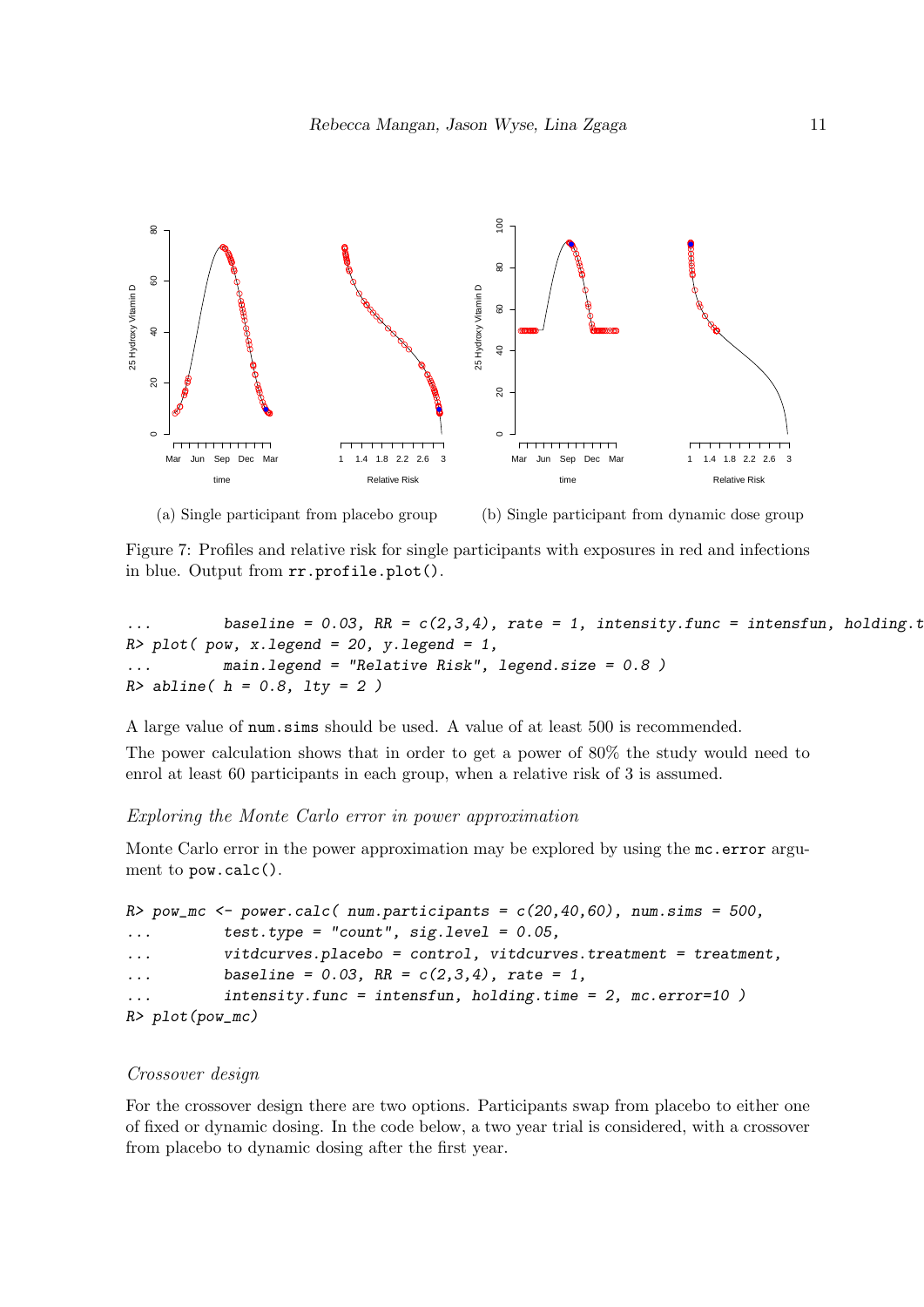

## **placebo vs dynamic−dose : count test**

Figure 8: Output from plot(pow) showing esitmate of the power at each relative risk level and specified value of  $n$ .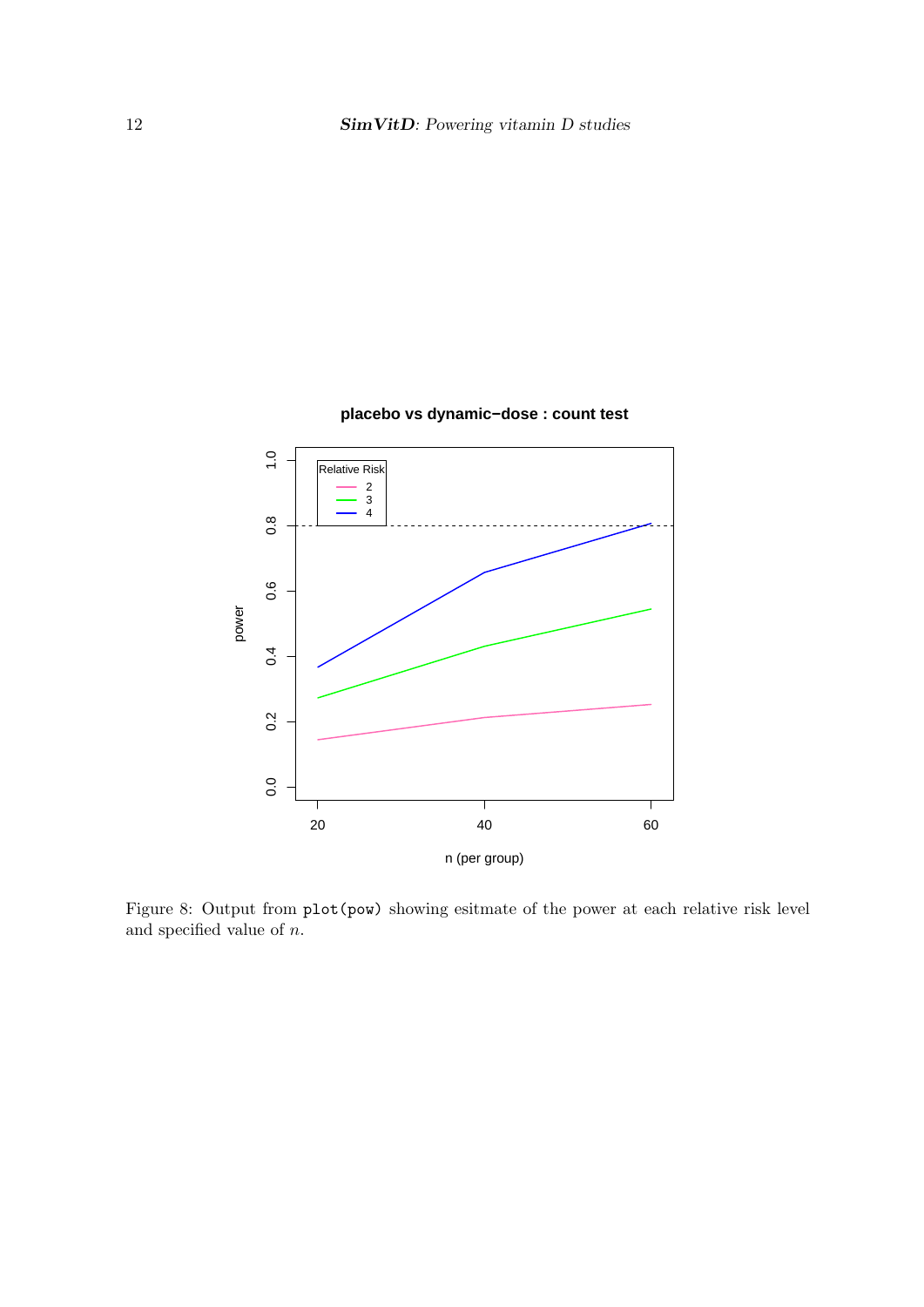

#### **placebo vs dynamic−dose : count test**

Figure 9: Output from  $plot(pow_mc)$  showing the result of the estimation of power over ten runs at each relative risk level and value of n.

```
R> crossover <- vitd.curve( 20, type = "cross-placebo-dynamic-dose",
\dots start = 0, end = 2, cross = 1,
... Max.Height = 80, Min.Height = 10, Flat.Height = 50,
Spread.Min = 10, Spread.Max = 10, Spread.FH = 20R> plot(crossover)
```
The plot output is shown in Figure [10](#page-13-6) where the cross from placebo to supplementation is clear.

Approximation of the power can also be carried out using pow.calc(). In this case, only the vitdcurves.treatment argument will be passed. Figure [11](#page-14-0) shows the approximate power.

```
R> pow_cross <- power.calc( num.participants = c(20, 40, 60), num.sims = 500,
... test.type = "crossover", sig.level = 0.05,
... vitdcurves.treatment = crossover,
... \blacksquare baseline = 0.03, RR = c(2,3,4), rate = 1,
... intensity.func = intensfun, holding.time = 2, mc.error=10 )
R> plot(pow_cross)
```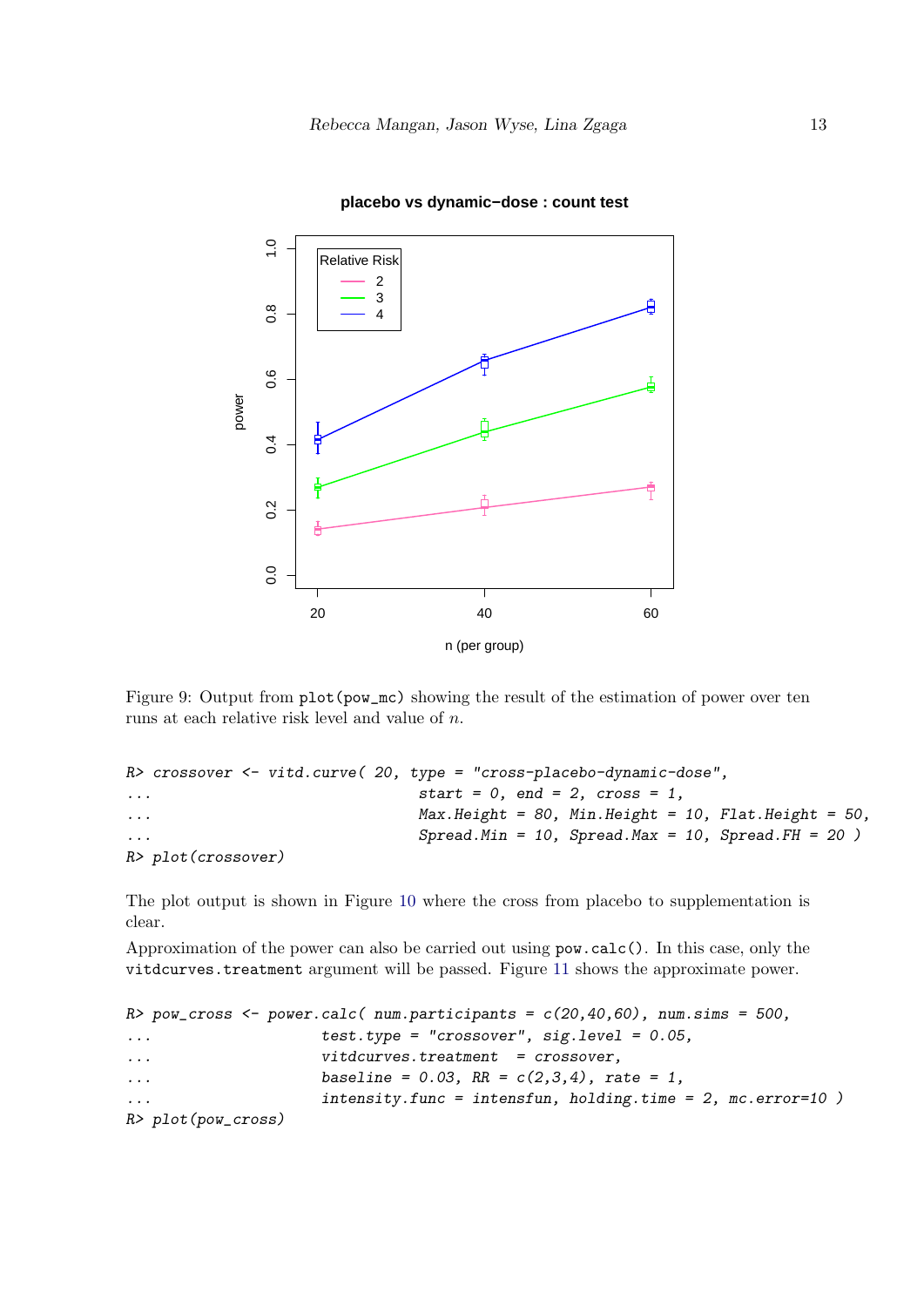<span id="page-13-6"></span>

Figure 10: Status curves for two year crossover from placebo to dynamic dosing.

# References

- <span id="page-13-5"></span>Brock K, Slade D (2015). poisson: Simulating Homogenous and Non-Homogenous Poisson Processes. R package version 1.0, URL <https://CRAN.R-project.org/package=poisson>.
- <span id="page-13-3"></span>Kelly D, et al. (2016). "The contributions of adjusted ambient ultraviolet B radiation at place of residence and other determinants to serum 25-hydroxyvitamin D concentrations." British Journal of Dermatology, 174, 1068–1078.
- <span id="page-13-4"></span>O'Sullivan F, et al. (2017). "Ambient UVB Dose and Sun Enjoyment Are Important Predictors of Vitamin D Status in an Older Population." The Journal of Nutrition, 147(5), 858–868.
- <span id="page-13-2"></span>O'Sullivan F, et al. (2019). "Sunshine is an Important Determinant of Vitamin D Status Even Among High-dose Supplement Users: Secondary Analysis of a Randomized Controlled Trial in Crohn's Disease Patients." Photochemistry and Photobiology.
- <span id="page-13-0"></span>Theodoratou E, et al. (2014). "Vitamin D and multiple health outcomes: umbrella review of systematic reviews and meta-analyses of observational studies." British Medical Journal, 348, 2035.
- <span id="page-13-1"></span>Webb AR, Holick MF (1988). "The role of sunlight in the cutaneous production of vitamin D3." Annual Review of Nutrition, 8, 375–399.